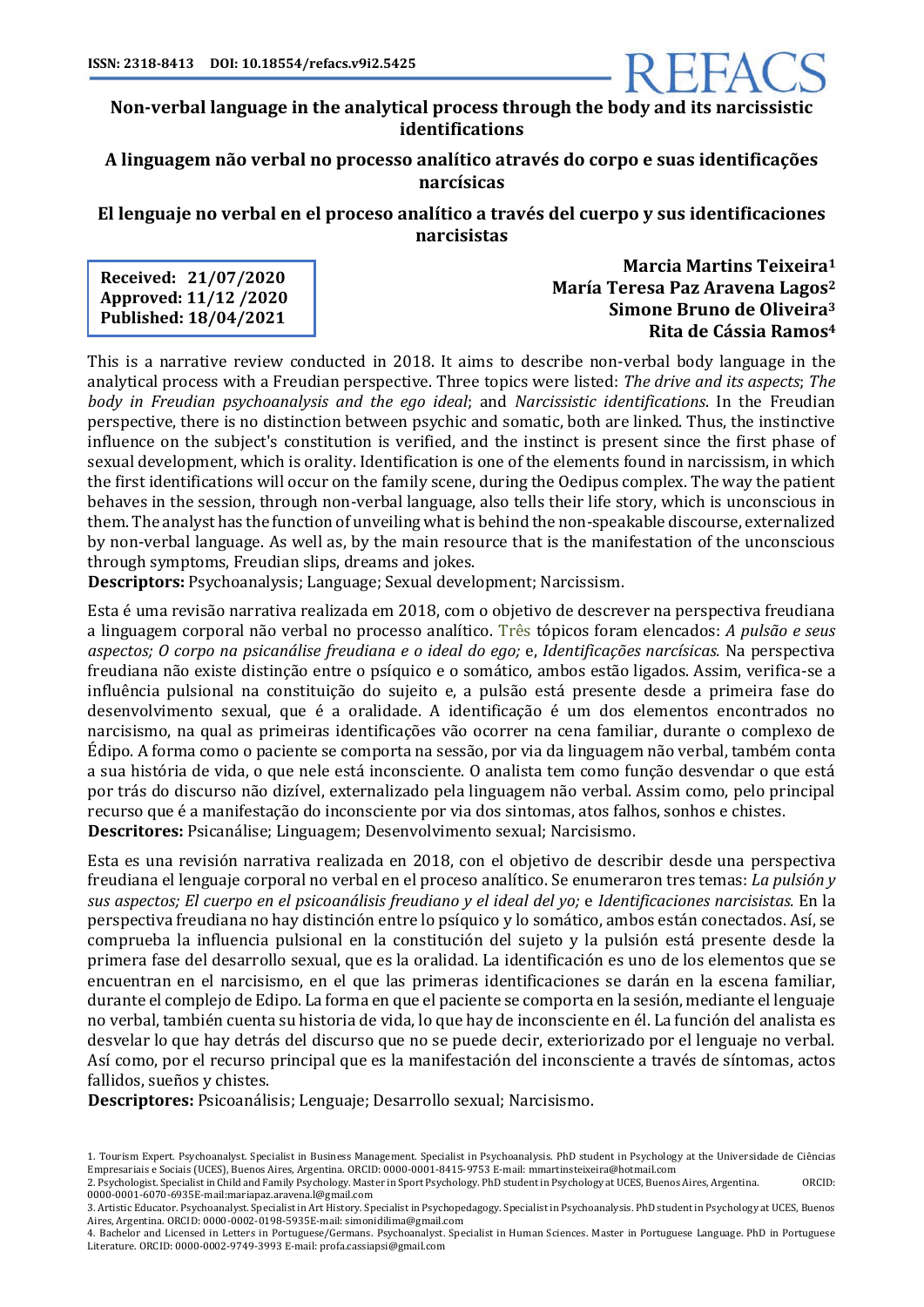### **INTRODUCTION**

anguage allows communication with the other, even in silence, there is a saying; to compose a speech about something not sayable, an act experienced in the analytical setting. Such silence fills an environment, a space and can lead to an interpretation or anguage allows communication with the other, even in silence, there is a saying; to compose a speech about something not sayable, an act experienced in the analytical setting. Such silence fills an environment, a space and representations, those that can be unveiled through free association and the manifestation of the unconscious.

In works by the founder of psychoanalysis ("*On Aphasia*" <sup>1</sup>, "*The Unconscious*" <sup>2</sup>), the first fundamentals about thing-representation (unconscious) and word-representation (preconscious) were presented. From the treatment of patients with hysteria, it was noticed that the word had an affective representation, initiating the use of the free association method, which characterizes the analytical technique.

The basis of psychoanalysis is the functioning of the unconscious (Ucs), conscious (Cs) and pre-conscious (Pcs) systems, which are articulated and have their own way of functioning2. It is considered that there are two processes: the primary, which consists of the operating mode of the Ics system, characterized by the displacement and condensation mechanisms, and the secondary, which is the processing mode of Cs and Pcs2.

On the other hand, non-verbal communication is the non-discursive form. In itself, it is said that it comprises 93% of the possibility of expression. Since:

*38% of the opportunities are due to vocal signals (intonation of the voice, grunts, vowel noises of hesitation, pronunciation, cough and sigh caused by tension) and, in 55%, by the silent signals of the body, such as gestures, gaze, posture, facial expression and physical characteristics*3*.*

The first impression to be transmitted to the external world is through the image perceived by the one who looks. Also in dreams, non-verbal communication is used in psychoanalysis.

The image is seen as an expression of affections encrypted through condensation and displacement, which are surrounded by representations and symbolisms. It is possible to perceive that both verbal and non-verbal communication work together, so that the subject can give news of his unconscious.

Uniting language, psyche and body, it is proposed to identify how the psyche is founded from the Freudian perspective:

(...) *the human psyche is based, on the one hand, on the order of the body and drive and, on the other, on the order of language, which implies intersubjectivity, the basic context for representing the conceptual and ethical innovation, introduced by Freudian discourse4.*

From this conception, in the analytical setting, it is possible to make some interpretations through non-verbal language, mainly body language: the way the patient dresses, how they lie or sit on the couch, facial expression, gestures with arms and hands and even the reproduction of speech - whether it is timid, insecure, arrogant or imperative. All of these factors are considered as non-verbal communication and it is up to the analyst to interpret and identify in these attitudes what your analysand really brings "behind the scenes" of his speech.

In the concept of acting it is pointed out: *a set of habits and actions that the analysand uses, when he is unable to remember and verbalize certain repressed feelings*5. The acting has a non-verbal communication function, which, in most cases, is only perceived from the analytical process. The role of acting in the subject's life is to prevent the contents that are repressed from becoming conscious. In such cases, the analyst's role is to identify the analysand's standards of conduct and involve him in his attitudes and responsibilities.

There was a change in the perception of the role of acting in contemporary clinic<sup>5</sup>. This acting may not be an inconvenient form of resistance for analysis, but rather a primitive nonverbal mode of communication, waiting for the analyst to be able to decode and name the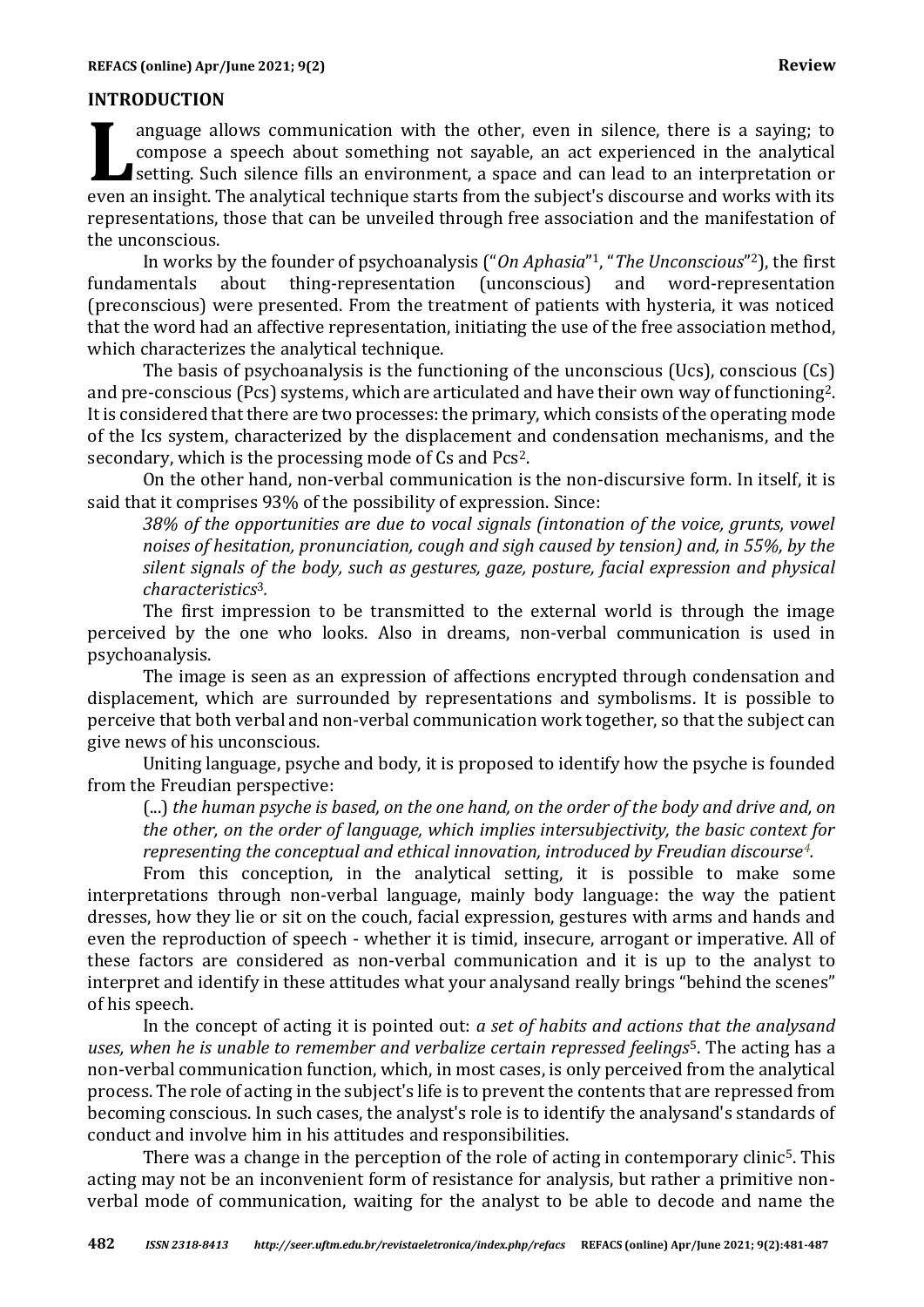unconscious dramatization. In addition, it can be negative and due to the predominance of the death drive (hinders the analytical process of change), or benign (provides a means of communication) and, there, the life drive prevails. Thus, this study aims to describe non-verbal body language in the analytical process from the Freudian perspective.

## **METHODS**

This is an exploratory narrative review based on Freudian theory, carried out in 2018. Three texts from the Freudian work were used as reference, namely: "*On Narcissism*" <sup>6</sup> of 1914, "*The Instincts and their Vicissitudes*" <sup>7</sup> of 1915 and, "*Group Psychology and the Analysis of the Ego*" <sup>8</sup> of 1921, which bring aspects about: the body, the drives, narcissism and identification.

As a guiding question, it was considered: *How is the communication between non-verbal body language and narcissistic identifications manifested in the analytical process?*

After reading the texts, there is a reflection on psychoanalysis and non-verbal body language within the analytical setting*.*

#### **RESULTS**

In the listed texts, the following topics were explored on issues related to non-verbal language in the psychoanalytic perspective: *The drive and its aspects*; *The body in Freudian psychoanalysis and the ego ideal*; and *Narcissistic identifications*.

#### **DISCUSSION**

#### *The drive and its aspects*

The drive is a force distinct from the stimulus, since it has its excitations, which come from the external world<sup>7</sup>. The drive, in turn, has its source in the psychic representation, which is internal; and, it was initially divided into two parts: Ego drives (or self-preservation) and sexual drives (or species preservation)7.

The drives are divided into the drive for life and the drive for death. The impulse has always been one, what happens is that, throughout a process of subjectivation and through "dualism", the life drive becomes "sexualized" and the death drive remains the same (desexualized) . The function of sexuality, in the course of human life, will be to curb the death drive9.

The drive has four characteristics that are inherent to it: source, purpose, pressure and object<sup>7</sup>. Source is part of the somatic process, which is present in an organ or a certain part of the body where the stimulus takes place, represented in psychic life by the drive. Pressure refers to the pressure exerted and constant in the amount of drive energy, which represents the economic aspect. Purpose is always the search for satisfaction, which is obtained in the state of stimulation present in the drive source. Object is the way to reach the goal, being very variable and changeable; it can be an external object, a person or a part of the body itself. Its purpose is to reach satisfaction, in the discharge of excitement7.

At the beginning of life, the drives are only self-preservation, which proposal will always be to achieve satisfaction, in various ways; therefore, this satisfaction is linked to desire and not to need, and is situated between the somatic and the psychic. In the drive for self-preservation, the baby's life and the care that the mother has with him are related9.

This symbiotic process, which provides sensations of warmth, protection, security and love, brings the first perception of body contours. Because of this fact, it is at this moment that the baby begins to have a perception of their body, this period being called the oral phase. In this stage, sexual drives are discharged through orality, in the contact of the mouth with the mother's breast, in addition to the discovery of other parts of their own body, in a process of autoeroticism10.

In the theory of sexuality, the first erogenous zone to be discovered is discussed: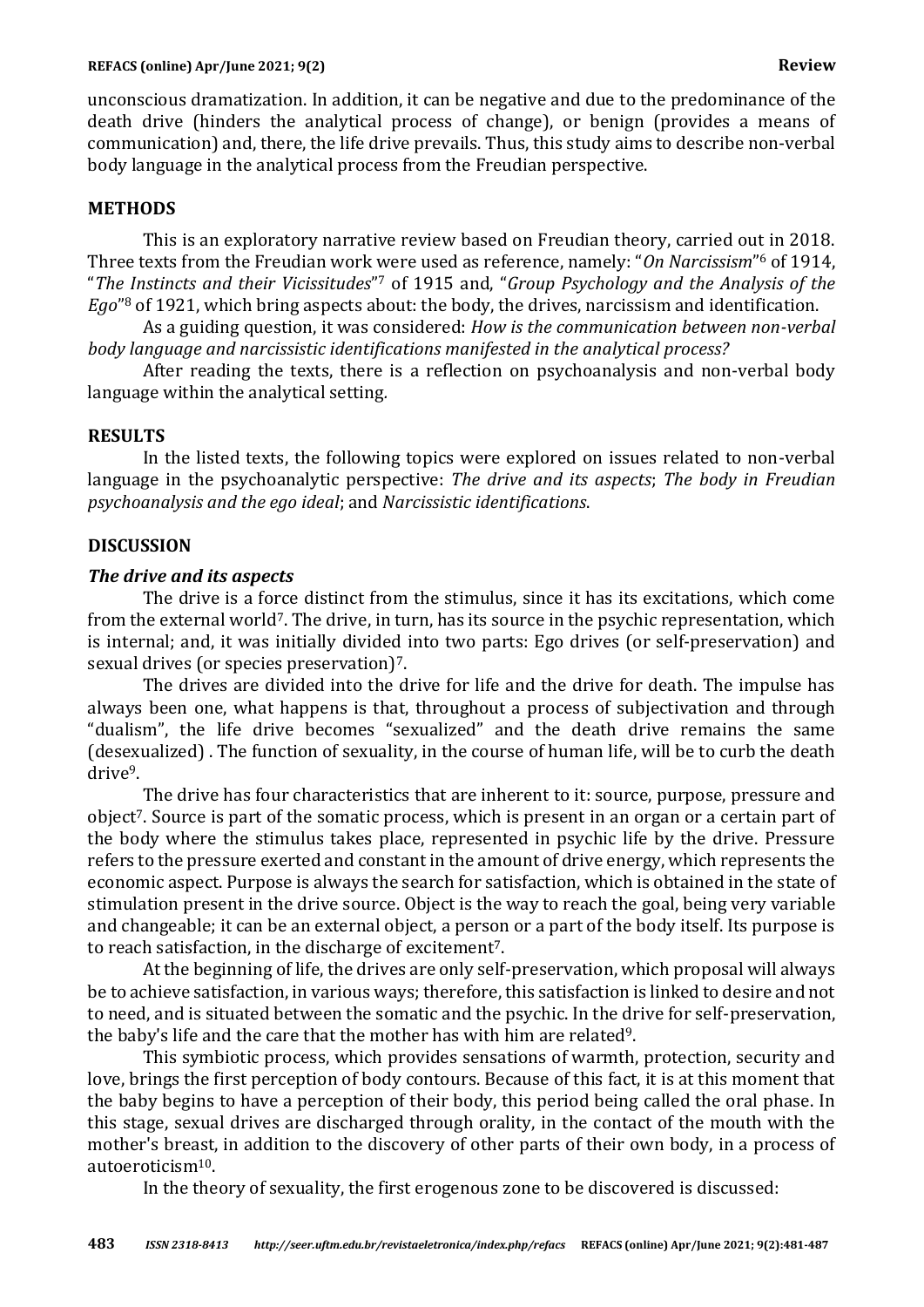*When sucking or sucking with delight, we can already observe the three essential characteristics of an infantile sexual manifestation. It is born based on one of the vital somatic functions, it does not yet know any sexual object, being autoerotic, and its sexual target is under the control of an erogenous zone.*10*.*

### *The body in Freudian psychoanalysis and the ego ideal*

Freud's work makes no distinction between physical and psychic bodies, so that the psychic and the somatic are linked and it is through the body that the psyche acts to externalize feelings, sensations, perceptions and symptoms. In turn, the presence of sexuality in psychic traumas experienced in childhood<sup>10,11</sup>, was pointed out.

The concept of sexuality, something beyond genitals, is directly linked to all aspects of human life and consists of what allows the human to connect with life, in the search for satisfaction and pleasure7.

The study of hysteria was fundamental to the development of psychoanalysis. Traumatic events generate a fixation on the subject's psychic life and hysteria is constituted from the emotion suffered in these traumatic situations, which are not externalized. A part of this emotion remains as a continuous charge in psychic life and will be a permanent source of excitement. The other presents itself in physical symptoms, such as hysterical conversion, which received this name due to the bodily phenomena and symptoms present in all hysterical patients12.

Hysterical conversion is something beyond bodily phenomena, an action between affection and the repressed idea in which repression operates. Hysterical symptomatology has a characteristic similar to the deformation of dreams. Or even, it is possible: "*to describe such phenomena as hysterical when they arise not as a result of extreme affection (but of objective foundation), but, apparently spontaneously, as morbid manifestations*" 12.

To compose the thinking of the body in psychoanalysis, one relies on the bodily ego: "*The ego is, first and foremost, a bodily ego; it is not simply a surface entity, but, it is itself, the projection of a surface* "and, the body is a receiver of sensations and perceptions, both internal and external<sup>11</sup>.

One of the ways that the subject is able to become aware of their organs and body is through the diseases that cause pain and suffering: "*pain seems to have a role in this, and the way we acquire new knowledge of our organs, in diseases painful, it is perhaps a model for how we get to the idea of our body* " 11.

Or again: "*what we have already said about the conscious self is above all a self of the body*11". The Ego is made up of bodily sensations, as well as perceptions. It is the mediator between the Id and the Superego, and assumes some responsibilities, specifically: to care for and care for the psyche and the body; be common sense and act on the perception of memory, feelings and thoughts. When a failure in the Ego occurs, afflictions, anxieties and symptoms arise11.

The body and the Ego appear intrinsically associated and the Ego starts to have, within its tasks, the mission of being a messenger, who beckons when things are not going well, being a source of internal and external perceptions<sup>11</sup>. Suffering, in turn, provides a return of the libido of objects to the body surface.

The Self derives, ultimately, from bodily sensations, especially those arising from the surface of the body. Thus, it can be seen as a mental projection of the body surface<sup>11</sup>. Thus, one can think of the body as a possible channel of communication with the world, through nonverbal language, based on internal and external sensations, captured by stimuli.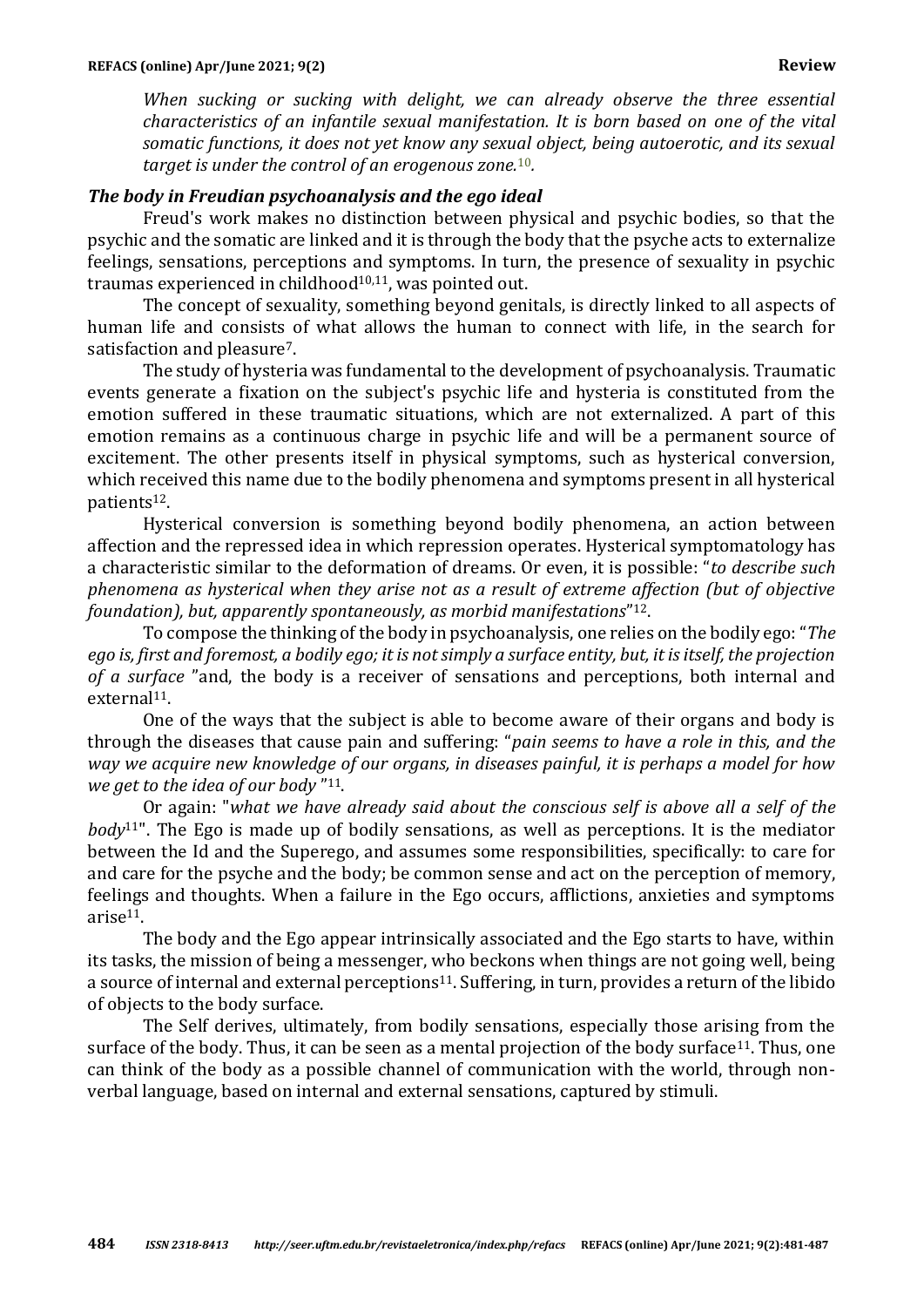#### *Narcissistic identifications*

Narcissism refers to the myth of Narcissus, a hero who fell in love with his own image. Delighted by his reflected beauty, he lay on the grass of a river, trying to speak with his own image, until, desperate for the silence of the image, he threw himself into the water and drowned. His body disappeared, and the "*narcissus*13" flower was born in its place.

In accordance with the concept of narcissism, the constitution of the self and investment in the libido are defended. There are two types of narcissism: the primary and the secondary. In the first stage, the body is an organism that reacts to the environment in a disorganized way, is experienced by a series of uncoordinated partial drives, such as autoeroticism, and at that point, satisfaction is taken from the body itself<sup>10</sup>. It appears that in the act of the baby when sucking the breast, the mother is seen as an extension of it. Until that moment, for the baby, there is still no awareness of the external world and his own body.

When analyzing the characteristics of primary narcissism, parents exercise their own narcissism on the baby, called abandoned narcissism: "*When we see the tender attitude of many parents towards their children, we have to recognize it as a revival and reproduction of their own narcissism. very abandoned*" <sup>6</sup>. The parents' love for this baby thus arises as narcissism is reborn.

After the phase in primary narcissism, the subject is faced with the ideal self, which refers to what they would like to have been. It designates the wishes of parents and the expectations of society. The ideal of the self is a secondary instance, formed from the Oedipus complex and represents what it should be through identification; it is a symbolic instance. Soon, it will become the substitute for parental figures and shift this identification to other representatives, such as teachers and people who exercise a hierarchy8.

Identification is one of the elements found in narcissism, a process through which the Ego goes unconsciously, which can be total or partial. Therefore, the identification contains another characteristic, which is the introjection made by the parental figures. The Ego, in accordance with object representations, is influenced by the superego and its idealized figures, such as loved, admired or hated $8,11$ .

The object love of connection is proper to the male sex, which has a sexual overvaluation, which is related to primary narcissism. In this case, this narcissism was replaced by the sexual object. This phase is associated with the stage of passion that results from an impoverishment of the Ego, in connection with the object of love. In the female scenario, the process of identification and object choice occurs differently, since the dissolution of the female Oedipus has its peculiarities, taking a longer route than in the male<sup>7</sup>.

The first identifications will occur on the family scene, during the Oedipus complex; however, in adult life, this movement appears in the subject's relations with the world and the environment in which they live7. Identification is the oldest affective manifestation with the other. The dissolution of the Oedipus in the boy who, when undergoing castration, adopts a hostile stance against the father, when he realizes that the only way to have the mother is to be equal to the parent<sup>8</sup>.

The identification has three aspects: primordial, as a form of affective connection with the object; regressive, being a path to the libidinous object connection, or just as a form of identification with the other, which is not the object of sexual instincts<sup>7</sup>. Freudian theory defends identification as:

(...) *the oldest and most original affective form; in the circumstances of the formation of symptoms, that is, of repression, and of the predominance of the mechanisms of the unconscious, it often happens that the choice of object becomes again identification, that is, that the Self adopts characteristics of the object*8*.*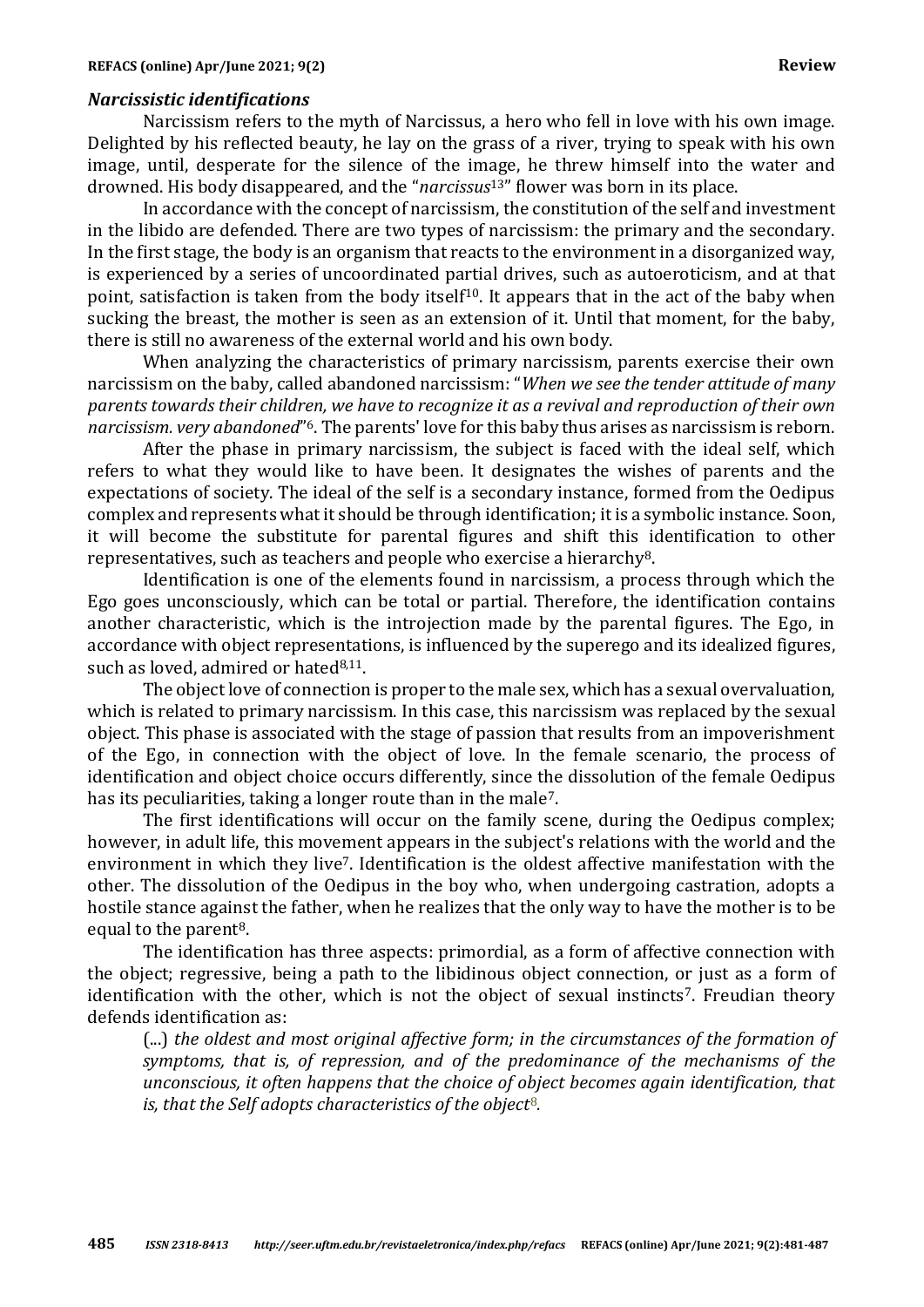## **CONCLUSION**

Here the focus was on the drive, the body in the Freudian perspective and its narcissistic identifications. Telling the story of a subject without looking at these points in an analytical process becomes impossible for clinical management.

It is common, when asking in the first sessions for the patient to talk about themselves, about their family and report how was their childhood and adolescence, some find difficulties and do not know how to start, or even what to say.

This is a time when identifications can present themselves. However, not all people are clear about their identifications and even body awareness. The analytical process will contribute to this recognition and understanding.

If the psyche and the body are the same, there is no separation between them. However, in general, patients have difficulty expressing themselves in verbal ways and, in order to carry out communication, they resort to the artifice of non-verbal language. Patients use extralinguistic resources to communicate and can express themselves through a type of clothing, behavior, shyness, over-expansiveness, among others.

Thus, the analyst must identify this movement through the manifestation of the unconscious, which also presents itself through symptoms, flawed acts, dreams and jokes. It is based on this conception that the analytical process takes place.

This study has as limitations the choice of classic texts, without facing it with contemporary productions, however, it points at the same time, the importance of a look at nonverbal language, in the analytical setting.

# **REFERENCES**

1. Freud S. Algumas considerações para um estudo comparativo das paralisias motoras orgânicas e histéricas (1893 [1888-1893]). In: Freud S. Publicações pré-psicanalíticas e esboços inéditos (1886-1889). Rio de Janeiro: Imago; 1996. p. 91-102. (Edição Standard Brasileira das Obras Completas de Sigmund Freud; 1).

2. Freud S. O inconsciente (1915). In: Freud S. A história do movimento psicanalítico, artigos sobre metapsicologia e outros trabalhos (1914-1916). Rio de Janeiro: Imago; 1996. p. 95-128 (Edição Standard Brasileira das Obras Completas de Sigmund Freud; 14).

3. Santos TD, Andrada e Silva MA. Comunicação não verbal com profissionais da voz: o que se pesquisa na fonoaudiologia. Rev CEFAC [Internet]. 2016 [cited in 09 Mar 2021]; 18(6):1447- 55. Available from: https://www.scielo.br/pdf/rcefac/v18n6/1982-0216-rcefac-18-06- 01447.pdf

4. Birman J. Ensaios de teoria psicanalitica, parte 1: metapsicologia, pulsão, linguagem, insconsciente e sexualidade. Rio de Janeiro: Jorge Zahar; 1993. p. 75.

5. Zimerman DE. As atuações (*Actings*). In: Zimerman DE. Fundamentos psicanalíticos: teoria, técnica e clínica: uma abordagem didática. Porto Alegre: Artmed; 2007. p. 391-6.

6. Freud S. Os instintos e seus destinos (1915). In: Freud S. Introdução ao narcisismo, ensaios de metapsicologia e outros textos (1914-1916). Souza PC, tradutor. São Paulo: Companhia das Letras; 2016. p. 38-60 (Obras Completas; 12).

7. Freud S. Os instintos e suas vicissitudes (1915). In: Freud S. A história do movimento psicanalítico, artigos sobre metapsicologia e outros trabalhos (1914-1916). Rio de Janeiro: Imago; 1996. p. 67-84. (Edição Standard Brasileira das Obras Completas de Sigmund Freud; 14).

8. Freud S. A identificação. In: Freud S. Psicologia das massas e análise do eu e outros textos (1920-1923). Souza PC, tradutor. São Paulo: Companhia das Letras; 2016. p. 46-52. (Obras completas; 15).

9. Freud S. Além do princípio do prazer (1920). In: Freud S. Além do princípio do prazer, psicologia de grupo e outros trabalhos (1920-1922). Rio de Janeiro: Imago; 1996. p. 3-42. (Edição Standard Brasileira das Obras Completas de Sigmund Freud; 18).